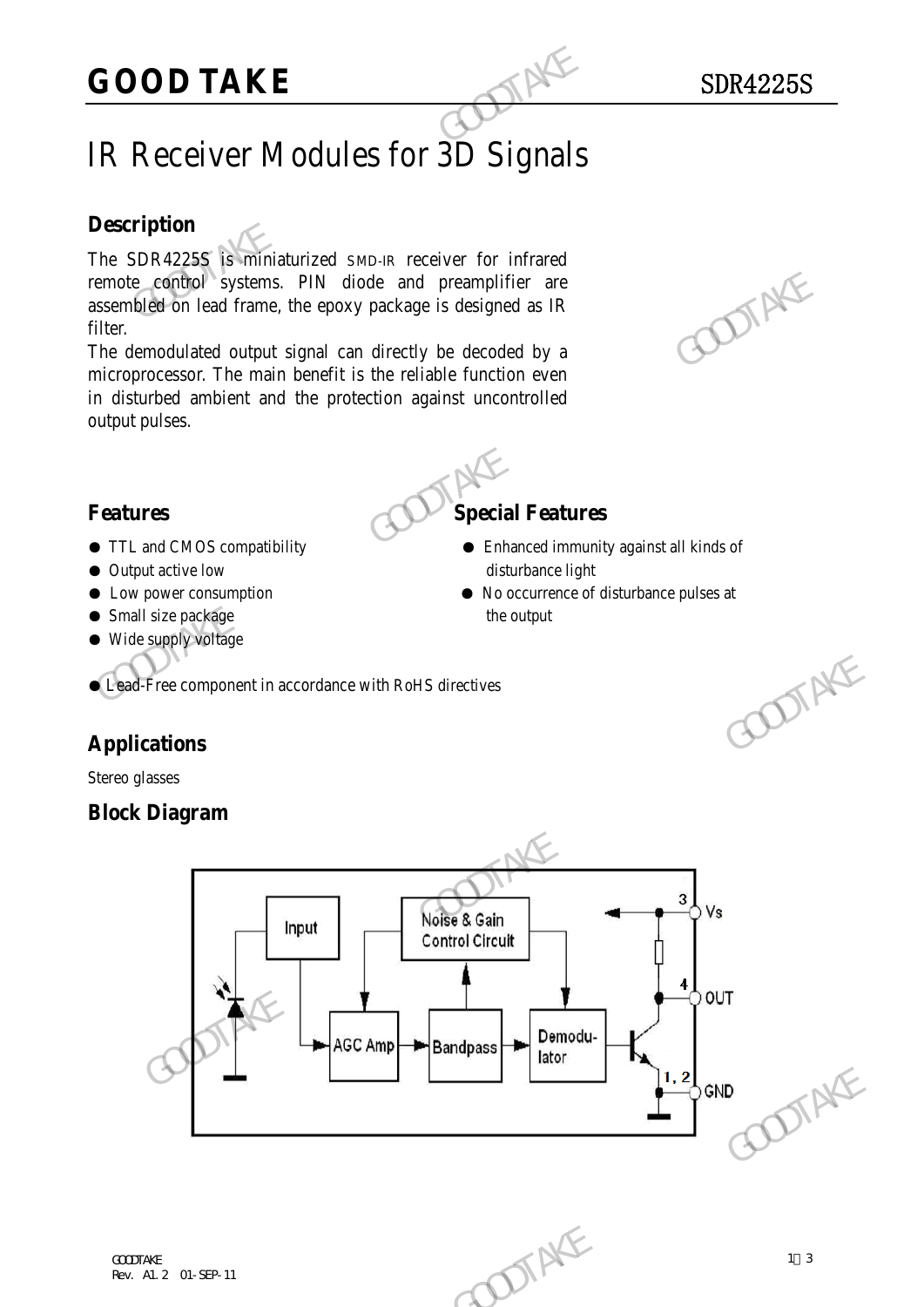# **GOOD TAKE** SDR4225S

## **Application Circuit**



### **Absolute Maximum Ratings**

| AT205                                             | 1<br>2<br>*) recommended to suppress power supply disturbance | $\Box$ optional | $\mu\text{C}$<br><b>GND</b> |                          |
|---------------------------------------------------|---------------------------------------------------------------|-----------------|-----------------------------|--------------------------|
| <b>Absolute Maximum Ratings</b><br>Tamb = $25$ °C |                                                               |                 |                             |                          |
| <b>Parameter</b>                                  | <b>Test Conditons</b>                                         | <b>Symbol</b>   | <b>Value</b>                | Unit                     |
| <b>Supply Voltage</b>                             | <b>Vs</b>                                                     | V <sub>S</sub>  | $0--6.0$                    | V                        |
| <b>Supply Current</b>                             | <b>Vs</b>                                                     | Is              | 5                           | mA                       |
| Output Voltage                                    | <b>OUT</b>                                                    | Vo              | $0--6.0$                    | $\mathbf{V}$             |
| <b>Output Current</b>                             | <b>OUT</b>                                                    | I <sub>o</sub>  | 5                           | mA                       |
| <b>Storage Temperature Range</b>                  |                                                               | Tstg            | $-30---+85$                 | C                        |
| <b>Operating Temperature Range</b>                |                                                               | Tamb            | $-25$ ---+85                | $\overline{\mathcal{C}}$ |
| Power Consumption                                 | $(Tamb \leq 85^{\circ}C)$                                     | Ptot            | 50                          | mW                       |
| <b>Soldering Temperature</b>                      | t $\leqslant$ 5s 1mm from case                                | Tsd             | 260                         | $\mathrm{C}$             |

### **Basic Characteristics**

Tamb  $-25$  °

| <b>Output Current</b>              | <b>OUT</b>                          | 5<br>I <sub>0</sub>                            |              |          | $\rm mA$   |                   |  |
|------------------------------------|-------------------------------------|------------------------------------------------|--------------|----------|------------|-------------------|--|
| <b>Storage Temperature Range</b>   |                                     | $-30---+85$<br><b>Tstg</b>                     |              |          |            |                   |  |
| <b>Operating Temperature Range</b> |                                     | Tamb                                           | $-25$ ---+85 |          |            |                   |  |
| Power Consumption                  | $(Tamb \leq 85^{\circ}C)$           | Ptot                                           |              | 50<br>mW |            |                   |  |
| Soldering Temperature              | t $\leqslant$ 5s 1mm from case      | Tsd                                            | 260          |          |            | $^\circ\!{\rm C}$ |  |
| <b>Basic Characteristics</b>       |                                     |                                                |              |          |            |                   |  |
| Tamb = $25$ °C                     |                                     |                                                |              |          |            |                   |  |
| <b>Parameter</b>                   | <b>Test Conditions</b>              | <b>Symbol</b>                                  | <b>Min</b>   | Typ      | <b>Max</b> | Unit              |  |
| <b>Supply Voltage</b><br>(Vs)      | Recommended operating               | V <sub>S</sub>                                 | 2.7          |          | 5.5        | $\mathbf{V}$      |  |
| Supply Current (Vs)                | $Vs = 5V$                           | $\mathbf{I}$ s                                 |              | 0.3      |            | mA                |  |
| <b>Transmission Distance</b>       | IR diode AT205, IF=0.4A             | $\mathrm{d}% \left\  \mathcal{H}\right\  _{A}$ |              | 20       |            | m                 |  |
| Output Voltage High                | $Vs = 5V$                           | <b>VOSH</b>                                    | 4.5          |          |            | $\mathbf V$       |  |
| Output Voltage Low                 | Cycle 1.2mS, 50% duty               | <b>VOSL</b>                                    |              |          | 250        | $\rm mV$          |  |
| Level Output Pulse Width           | Burst Wave= 600us,                  | TwH                                            | 400          |          | 800        | $\mu s$           |  |
| Level Output Pulse Width           | Cycle 1.2mS, 50% duty               | TWL                                            | 400          |          | 800        | $\mu\rm s$        |  |
| Carrier frequency                  |                                     | fo                                             |              | 25       |            | kHz               |  |
| Peak Wavelength                    |                                     | $\lambda$                                      |              | 940      |            | nm                |  |
| Directivity                        | Angle of half transmission distance | $\theta$ 1/2                                   |              | ±45      |            | deg               |  |